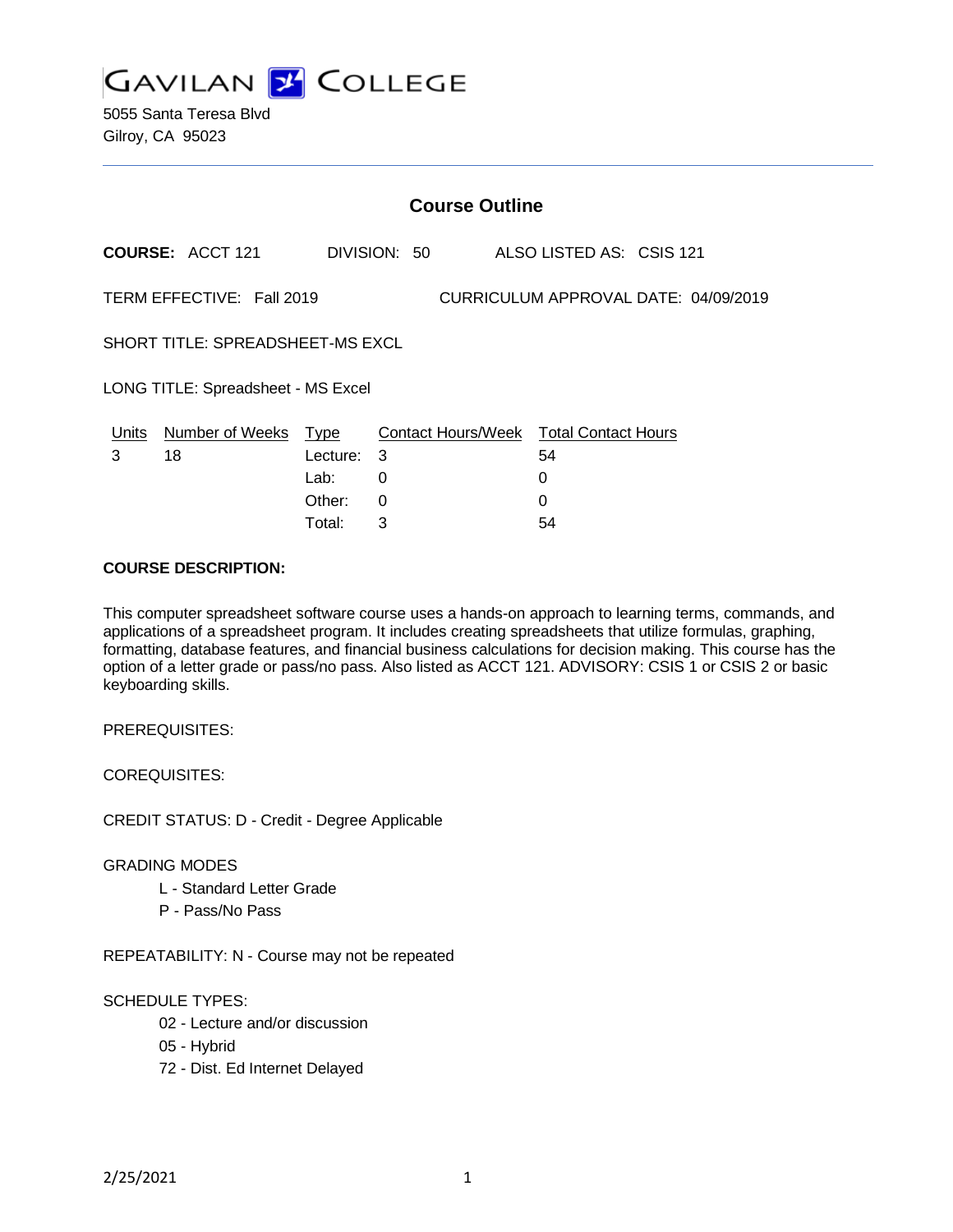### **STUDENT LEARNING OUTCOMES:**

1. Create and modify a spreadsheet, changing column/row widths, copying formulas with absolute and relative references.

Measure of assessment: projects, homework, exams Year assessed, or planned year of assessment:2019 Semester: Fall

2. Create Excel graphs from a variety of data. Measure of assessment: projects, homework, exams Year assessed, or planned year of assessment:2019 Semester: Fall

3. Create and utilize database tables using Excel functions to perform data analysis.

Measure of assessment: homework, projects, exams

Year assessed, or planned year of assessment:2019 Semester: Fall

## **CONTENT, STUDENT PERFORMANCE OBJECTIVES, OUT-OF-CLASS ASSIGNMENTS**

Curriculum Approval Date: 04/09/2019

4 HOURS

CONTENT: Creating Excel Documents

Lectures: Overview of spreadsheets. Overview of Excel window. Entering text, dates, and numbers. Formatting worksheets. Formatting numbers, aligning cell contents. Applying font changes: type, size, and colors. Formatting tables with colors and borders. Modifying formats.

STUDENT PERFORMANCE OBJECTIVES: Describe and demonstrate how to enter, modify, and format cells, and other cell commands. Demonstrate how to format, delete, and insert rows and columns. Explain and demonstrate how to format tables, including cells and whole tables.

### 4 HOURS

CONTENT: Using Formulas in Worksheets

Lectures: Working with operators and order of precedence. Creating and copying formulas using relative and absolute references. Freezing and splitting worksheet display. Hiding and unhiding rows and columns. Displaying formulas and checking results.

STUDENT PERFORMANCE OBJECTIVES: Perform arithmetic calculations in spreadsheets. Use both absolute and relative cell references and do copying of formulas. Explain the difference between relative cell reference and absolute cell reference. Demonstrate the use of custom number formats.

### 4 HOURS

### CONTENT: Data Visualization and Images

Lectures: Using charts and objects. Previewing, modifying, and printing charts. Using chart wizard to create a chart. Inserting, moving, and deleting an object. Creating and modifying lines and charts. Templates and graphics clip art and pictures. Drawing object concepts. Templates, AutoShapes, and other shapes. Additional drawing object techniques.

STUDENT PERFORMANCE OBJECTIVES: Create, modify, preview and print charts. Create and modify objects. Explain the purpose of a template. Demonstrate the use of AutoShapes and clip art in a worksheet.

# 2 HOURS

Midterm test, quiz, or project.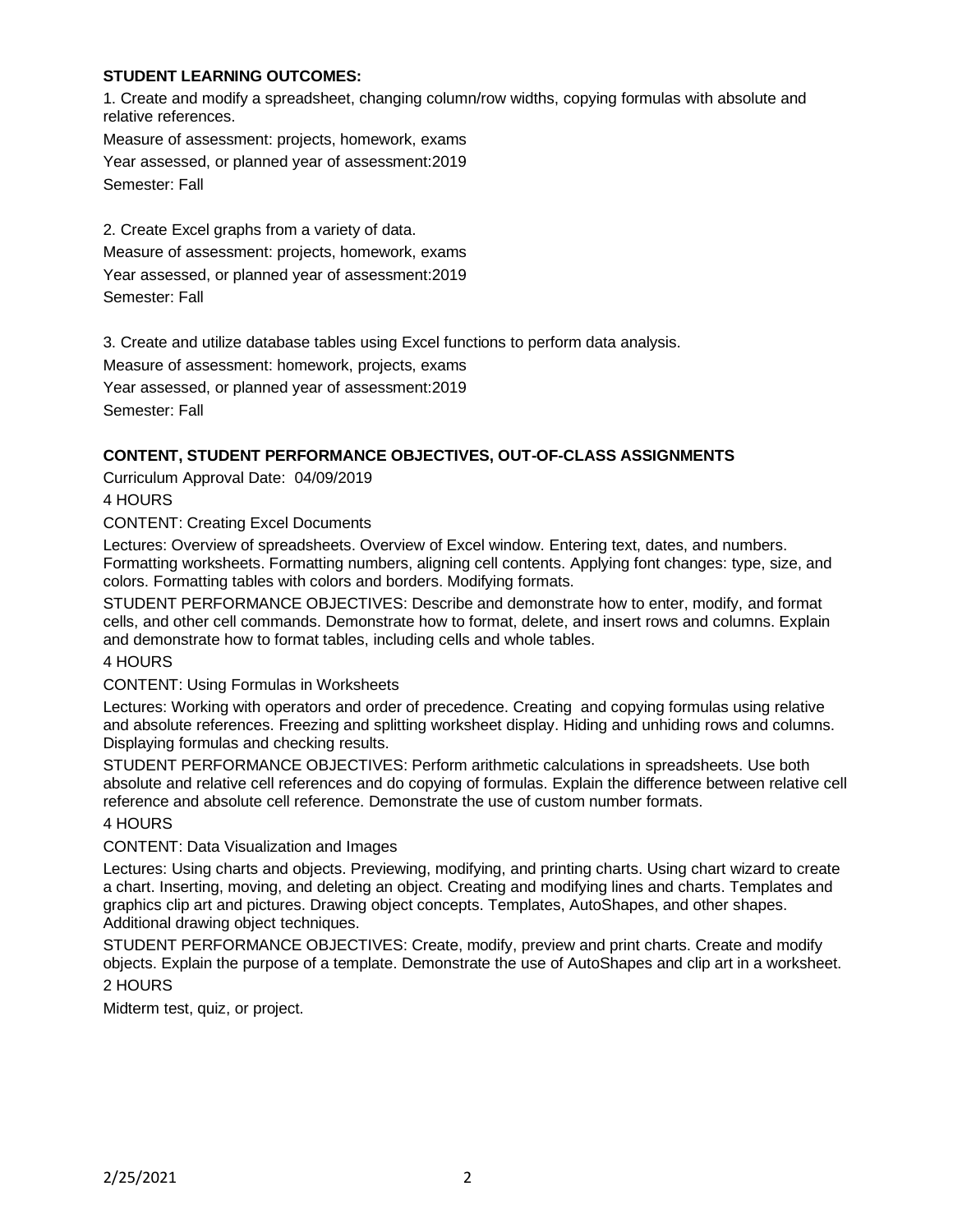# 4 HOURS

CONTENT: Organizing Large Amounts of Data

Lectures: Importing data from text files and other applications. Exporting spreadsheet data in different formats and for different applications. Credit, edit, and apply templates. Use multiple workbooks. Use custom number formatting and conditional formatting. Working with multiple sheet workbooks. Linking cells. Copying worksheets. Cell names and range names. Protection options. 3-D selecting and formatting. Printing multiple sheet workbooks. The IF function.

STUDENT PERFORMANCE OBJECTIVES: Explain and demonstrate how to export and import data from other applications. Demonstrate how to use workbooks. Discuss and demonstrate how to use custom formatting and conditional formatting. Explain the various document protection options. Demonstrate 3-D selecting and formatting. Explain the purpose of the IF function.

4 HOURS

CONTENT: Workbook Formatting

Lectures: Formatting with themes. Applying cell styles. Using the format cells dialog box. Creating custom number formats. Customizing the page setup. Using zoom tools. Editing document properties.

STUDENT PERFORMANCE OBJECTIVES: Explain and demonstrate formatting with themes. Apply the use of cell styles. Explain and demonstrate how to use zoom tools.

4 HOURS

CONTENT: Date Functions and Conditional Formatting

Lectures: Understanding date serial numbers. Entering time information in Excel. Using date functions. Entering date and time calculations. Working with conditional formatting.

STUDENT PERFORMANCE OBJECTIVES: Explain and demonstrate how to enter time information in Excel. Demonstrate how to use the date functions and how to perform date and time calculations.

4 HOURS

CONTENT: Functions for Text and Analysis

Lectures: Using functions to modify text. Creating conditional functions using IF criteria. Nested functions. Troubleshooting formulas. 3-D cell references.

STUDENT PERFORMANCE OBJECTIVES: Demonstrate how to use functions to modify text. Discuss the IF criteria. Demonstrate how to troubleshoot formulas.

4 HOURS

CONTENT: Lookup Functions and Outlines

Lectures: Introduction. Using the Outline feature. Creating subtotals. Using the quick analysis tool.

STUDENT PERFORMANCE OBJECTIVES: Explain the purpose of and demonstrate the use of the lookup functions. Demonstrate how to use the quick analysis tool.

2 HOURS

Midterm test, quiz, or project.

4 HOURS

CONTENT: Working with Tables

Lectures: Special table features. Understanding structured references. Creating sparklines.

STUDENT PERFORMANCE OBJECTIVES: Explain and demonstrate how to work with tables. Manage data using a table.

4 HOURS

CONTENT: Financial Functions and What-IF Analysis

Lectures: Creating financial functions. Using What-IF analysis tools. Scenario manager. Goal seek.

STUDENT PERFORMANCE OBJECTIVES: Demonstrate the use of financial functions. Utilize the What-IF analysis tool.

4 HOURS

CONTENT: PivotTables and PivotCharts

Lectures: Creating, working with, and filtering PivotTables. Creating calculated fields. Creating PivotCharts. STUDENT PERFORMANCE OBJECTIVES: Explain and demonstrate how to create, work with, and filter PivotTables. Demonstrate how to create PivotCharts.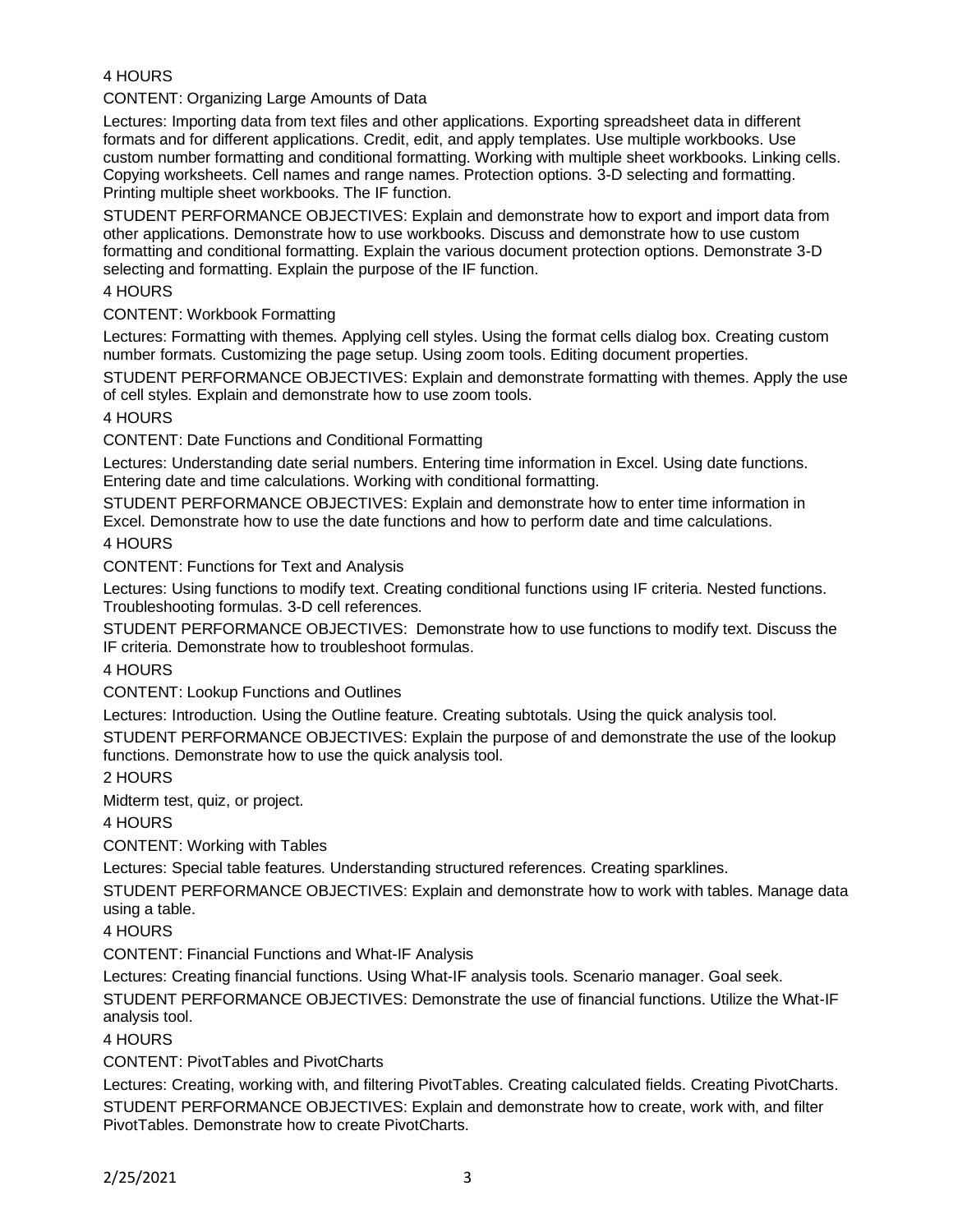## 4 HOURS

CONTENT: Workbook Completion

Lectures: Alternative navigation methods. Inserting and viewing comments. Adding alternative text to objects for accessibility. Inspecting your workbook. Workbook protection.

STUDENT PERFORMANCE OBJECTIVES: Demonstrate how to insert and view comments. Explain and demonstrate how to add alternative text to objects for accessibility.

2 HOURS

Final

### **METHODS OF INSTRUCTION:**

Lecture, demonstration, discussion.

### **OUT OF CLASS ASSIGNMENTS:**

Required Outside Hours: 8

Assignment Description: HOMEWORK: Read the chapter related to these lectures and do end of chapter exercises. Create simple spreadsheets, using different types of data, such as text, dates and numbers. Use spreadsheet commands to modify and format cells, rows and columns. Do the homework for formatting cells and tables.

Required Outside Hours: 8

Assignment Description: HOMEWORK: Read the chapter related to these lectures and do end of chapter exercises. Create spreadsheets that use arithmetic operations to do calculations. Use both absolute and relative cell references and copy formulas. Demonstrate how to: Freeze and split worksheet displays. Hide and unhide rows and columns. Display formulas and check results.

Required Outside Hours: 12

Assignment Description: HOMEWORK: Read the chapter related to these lectures and do end of chapter exercises. Create charts and objects in a spreadsheet. Modify, move, and delete these objects and charts. Prepare for midterm.

Required Outside Hours: 8

Assignment Description: HOMEWORK: Read the chapter related to these lectures and do end of chapter exercises. Demonstrate how to import and export spreadsheet data using several formats and applications. Set up a spreadsheet using workbooks. Use custom number formatting and conditional formatting.

Required Outside Hours: 8

Assignment Description: HOMEWORK: Read the chapter related to these lectures and do end of chapter exercises. Perform formatting using themes. Utilize the use of zoom tools.

Required Outside Hours: 8

Assignment Description: HOMEWORK: Read the chapter related to these lectures and do end of chapter exercises. Such as: entering time information in Excel, entering date and time calculations, and using conditional formatting.

Required Outside Hours: 8

Assignment Description: HOMEWORK: Read the chapter related to these lectures and do end of chapter exercises. Such as: using functions to modify text, creating conditional functions using IF criteria, and troubleshooting formulas.

Required Outside Hours: 12

Assignment Description: HOMEWORK: Read the chapter related to these lectures and do end of chapter exercises. Utilize the lookup function. Demonstrate the quick analysis tool. Prepare for midterm.

Required Outside Hours: 8

Assignment Description: HOMEWORK: Read the chapter related to these lectures and do end of chapter exercises. Such as: demonstrating how to work with tables, including the special features.

Required Outside Hours: 8

Assignment Description: HOMEWORK: Read the chapter related to these lectures and do end of chapter exercises. Such as: demonstrating the use of financial functions and utilizing the What-IF analysis tool.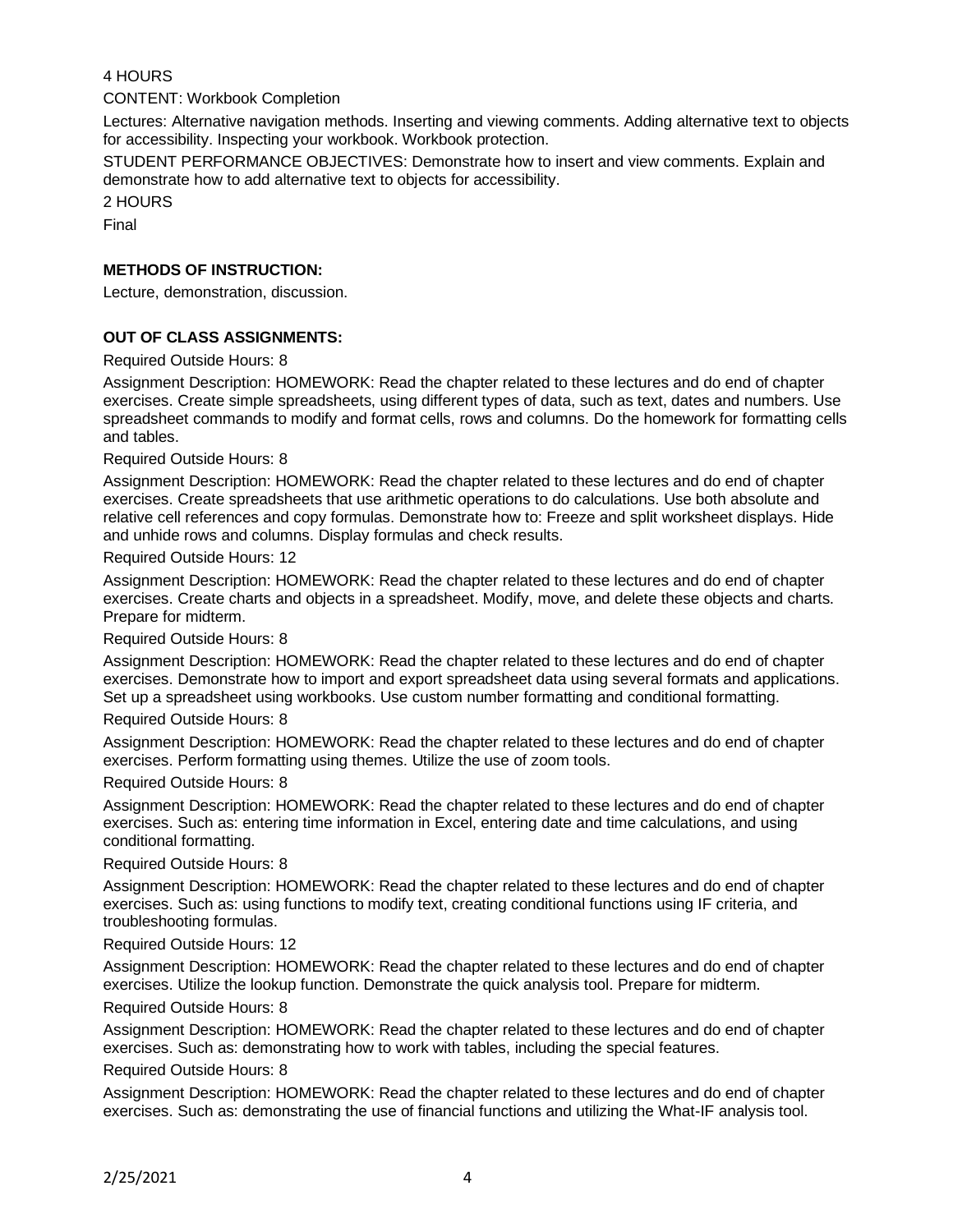Required Outside Hours: 8

Assignment Description: HOMEWORK: Read the chapter related to these lectures and do end of chapter exercises. Such as: creating, working with, and filtering PivotTables. Creating PivotCharts.

Required Outside Hours: 12

Assignment Description: HOMEWORK: Read the chapter related to these lectures and do end of chapter exercises. Such as: inserting and viewing comments and adding alternative text to objects for accessibility.

### **METHODS OF EVALUATION:**

Writing assignments Percent of total grade: 0.00 % This is a degree-applicable course, but substantial writing assignments are NOT appropriate, because the course primarily: Involves skill demonstrations or problem solving Problem-solving assignments Percent of total grade: 30.00 % 30% - 60% Homework problems; Lab reports; Quizzes; Exams Skill demonstrations Percent of total grade: 40.00 % 40% - 70% Class performance; Performance exams Objective examinations Percent of total grade: 10.00 %

## **REPRESENTATIVE TEXTBOOKS:**

Alex Scott. Microsoft Excel 2016: Comprehensive. Berkeley, CA: Labyrinth Learning,2016. ISBN: 591368465 Reading Level of Text, Grade: 11th Verified by: E. Venable